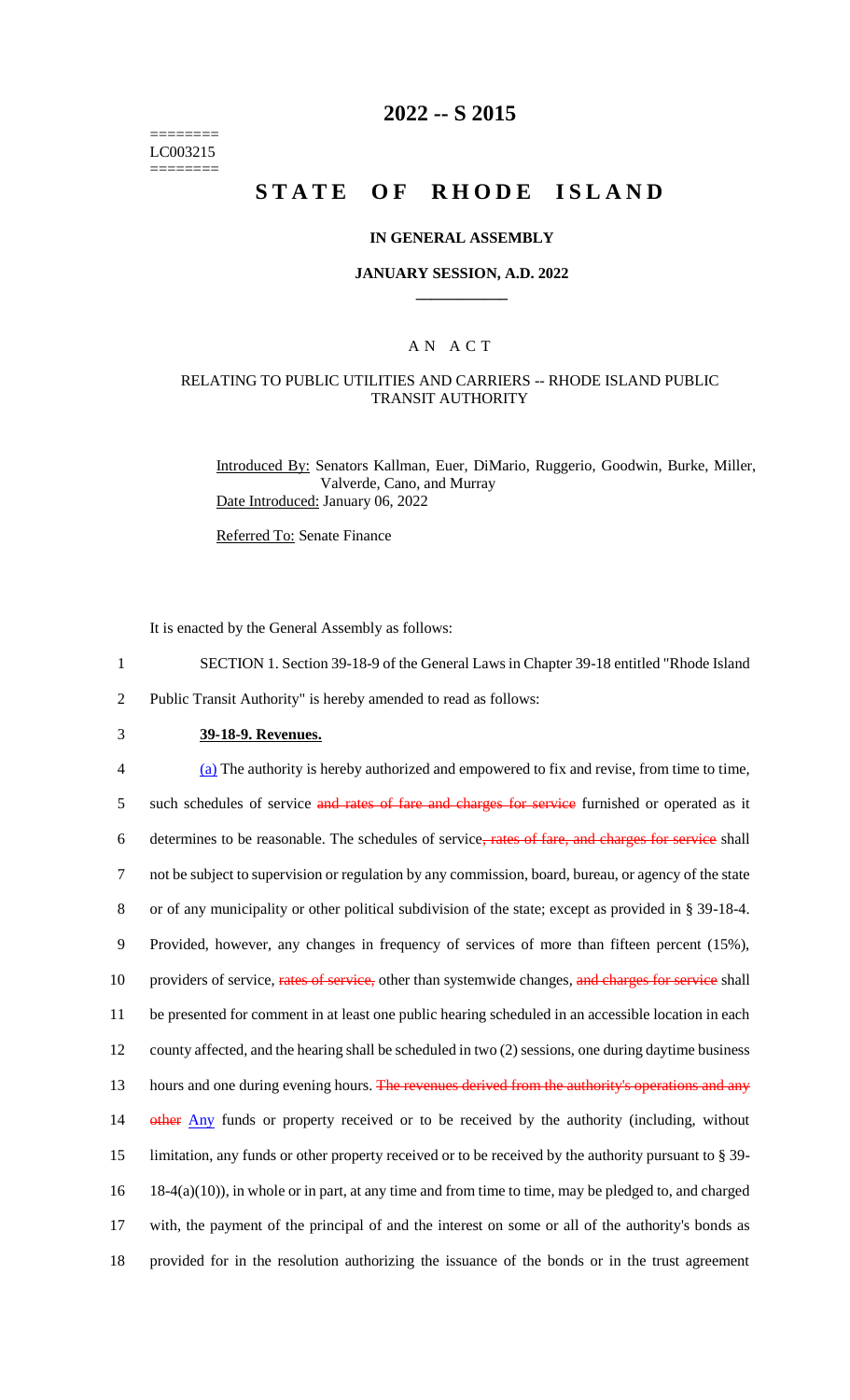securing the bonds. The pledge shall be valid and binding from the time when the pledge is made; 2 the revenues, funds, or other property so pledged, and thereafter received by the authority, shall immediately be subject to the lien of the pledge without any physical delivery thereof or further act, and the lien of any pledge shall be valid and binding as against all parties having claims of any kind, in tort, contract, or otherwise, against the authority, irrespective of whether the parties have notice thereof. Neither the resolution nor any trust agreement by which a pledge is created need be filed or recorded except in the records of the authority.

- 8 (b) It is hereby declared that the authority shall not impose any fares and/or charges for
- 9 service provided to the general public.
- 
- 10 SECTION 2. This act shall take effect on January 1, 2023.

======== LC003215 ========